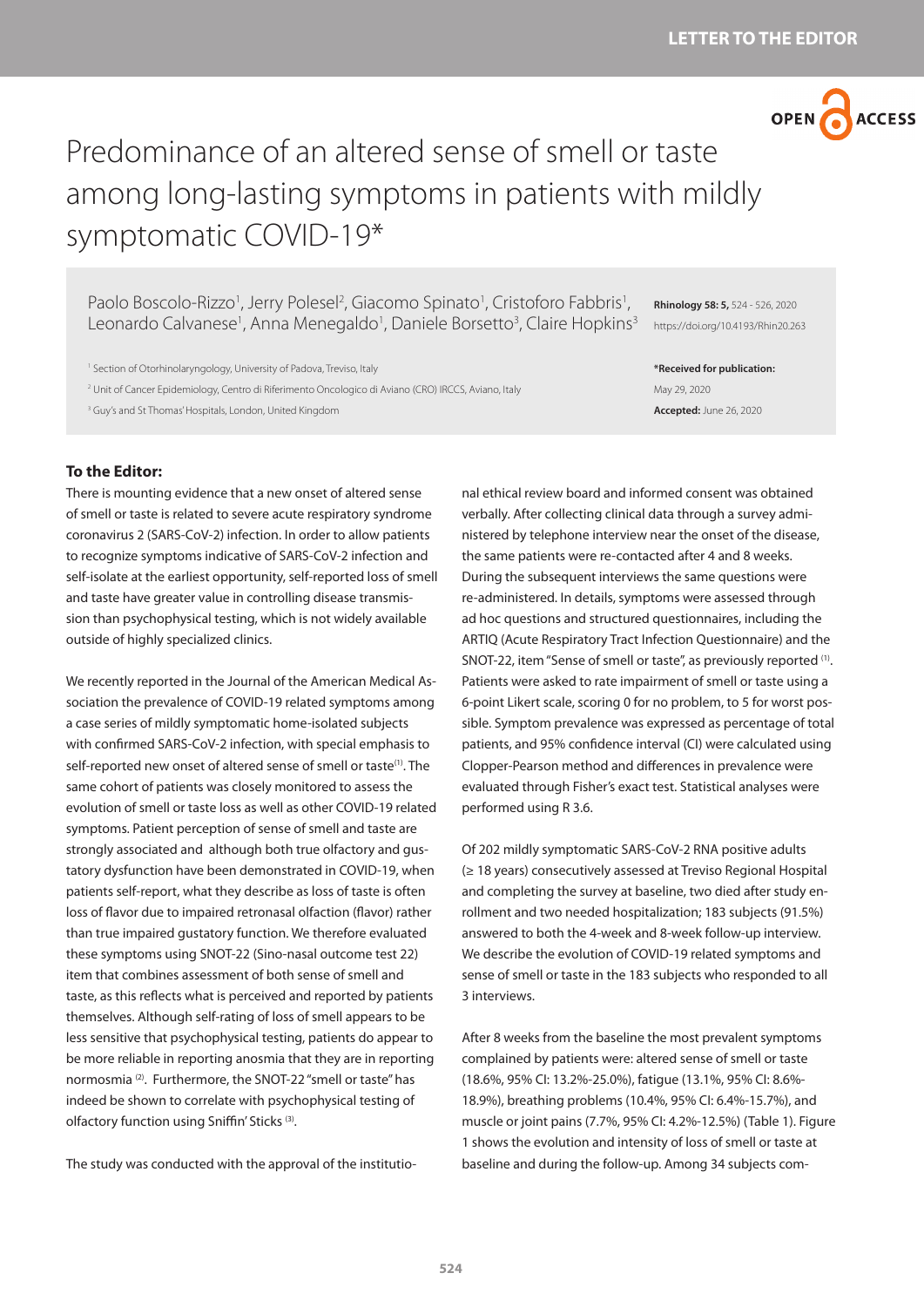Table 1. Symptom's evolution from baseline to the 8-week follow-up in 183 patients positive for SARS-CoV-2.

| <b>Symptoms</b>                 | <b>Symptom's prevalence</b> |                  |                  |                  |                  |                  |
|---------------------------------|-----------------------------|------------------|------------------|------------------|------------------|------------------|
|                                 | <b>Baseline</b>             |                  | 4-week follow-up |                  | 8-week follow-up |                  |
|                                 | $\overline{ }$              | % (95% CI)       | $\mathbf n$      | % (95% CI)       | N                | % (95% CI)       |
| Fever                           | 101                         | 55.2 (47.7-62.5) | 8                | $4.4(1.9-8.4)$   | $\Omega$         | $0.0(0.0-2.0)$   |
| Dry cough or coughing up mucus  | 115                         | 62.8 (55.4-69.9) | 53               | 29.0 (22.5-36.1) | 5                | $2.7(0.9-6.3)$   |
| <b>Blocked</b> nose             | 69                          | 37.7 (30.7-45.2) | 28               | 15.3 (10.4-21.3) | $\overline{2}$   | $1.1(0.1-3.9)$   |
| Problems breathing              | 76                          | 41.5 (34.3-49.0) | 44               | 24.0 (18.0-30.9) | 19               | $10.4(6.4-15.7)$ |
| Headache                        | 77                          | 42.1 (34.8-49.6) | 23               | $12.6(8.1-18.3)$ | 5                | $2.7(0.9-6.3)$   |
| Sore throat                     | 57                          | 31.1 (24.5-38.4) | 13               | $7.1(3.8-11.8)$  | 5                | $2.7(0.9-6.3)$   |
| Muscle or joint pains           | 83                          | 45.4 (38.0-52.9) | 30               | 16.4 (11.3-22.6) | 14               | $7.7(4.2-12.5)$  |
| Chest pain                      | 28                          | 15.3 (10.4-21.3) | 11               | $6.0(3.0-10.5)$  | 2                | $1.1(0.1-3.9)$   |
| Sinonasal pain                  | 31                          | 16.9 (11.8-23.2) | 5                | $2.7(0.9-6.3)$   | $\overline{2}$   | $1.1(0.1-3.9)$   |
| Loss of appetite                | 100                         | 54.6 (47.1-62.0) | 20               | $10.9(6.8-16.4)$ | 5                | $2.7(0.9-6.3)$   |
| Felt tired                      | 126                         | 68.9 (61.6-75.5) | 29               | 15.8 (10.9-22.0) | 24               | 13.1 (8.6-18.9)  |
| Diarrhoea                       | 83                          | 45.4 (38.0-52.9) | 11               | $6.0(3.0-10.5)$  | $\overline{2}$   | $1.1(0.1-3.9)$   |
| Nausea                          | 36                          | 19.7 (14.2-26.2) | $\overline{2}$   | $1.1(0.1-3.9)$   | $\mathbf{0}$     | $0.0(0.0-2.0)$   |
| Vomit                           | 12                          | $6.6(3.4-11.2)$  | $\mathbf{1}$     | $0.5(0.0-3.0)$   | $\mathbf{0}$     | $0.0(0.0-2.0)$   |
| Abdominal pain                  | 23                          | $12.6(8.1-18.3)$ | $\overline{7}$   | $3.8(1.6 - 7.7)$ | $\mathbf 0$      | $0.0(0.0-2.0)$   |
| <b>Dizziness</b>                | 25                          | 13.7 (9.0-19.5)  | 5                | $2.7(0.9-6.3)$   | 5                | $2.7(0.9-6.3)$   |
| Altered sense of smell or taste | 110                         | 60.1 (52.6-67.3) | 67               | 36.6 (29.6-44.0) | 34               | 18.6 (13.2-25.0) |

SARS-CoV-2: severe acute respiratory syndrome coronavirus 2.

plaining of smell or taste impairment at the 8 weeks follow-up, 33 were found to be SARS-CoV-2 negative at control swab test performed between 4-8 weeks after the initial swab. One patient that only complained of cough and breathing problems at baseline and developed grade 4 smell or taste impairment between the 4- and 8-week follow-up, was found still SARS-CoV-2 positive at control swab test performed between the 4 and 8 weeks after the initial swab. No symptoms at baseline were found to be predictive of persistent loss of smell and taste at 8 weeks. Moreover, no association were observed between smell or taste impairment at baseline and its persistence at 8 weeks.

Long-lasting fatigue was significantly associated with persistent altered sense of smell or taste (p=0.007). Among patients complaining of loss of sense of smell or taste at baseline, 4 weeks, and 8 weeks, 37.3% (41/110), 19.4% (13/67), and 2.9% (1/34), respectively, also complained of a blocked nose, with this symptom being significantly associated with altered chemosensory function only at baseline (p=0.011). Among the 41 cases complaining of loss of smell or taste associated with blocked nose at baseline, only 17 have the resolution of smell or taste impairment concomitant with the resolution of blocked nose during the follow-up.

The following conclusions can be drawn from these observations. We have shown previously that in patients with SARS-CoV-2 infection an altered sense of smell or taste is among the most common symptoms present at baseline (1). Although most patients recovered from loss of smell and taste, this remains the most prevalent long-lasting symptom followed by fatigue and breathing problems. No symptoms at baseline are predictive of persistently altered chemosensory function. While other studies have recruited patients at different time points in their disease, and have estimated recovery rates  $(4-6)$ , this is the first study to report prospective self-rated loss of sense of smell at taste over 3 time points, at 0, 4 and 8 weeks. This confirms a high rate of recovery, with the prevalence of loss of smell and taste reducing from 60% to 19% of the cohort over 8 weeks of follow-up. Nonetheless, 1 in 5 perceive ongoing deficits in smell and taste and this may result in significant numbers of patients seeking medical care. Importantly, and for the first time found in the literature we demonstrate that patients may develop loss of smell and taste later in the course of their disease.

Unlike some other studies, we did find an association between nasal obstruction and olfactory dysfunction at baseline. We believe that this may relate to capturing patients very early in the course of COVID illness, where viral rhinitis may add a conductive component to the loss of sense of smell. We found no as-